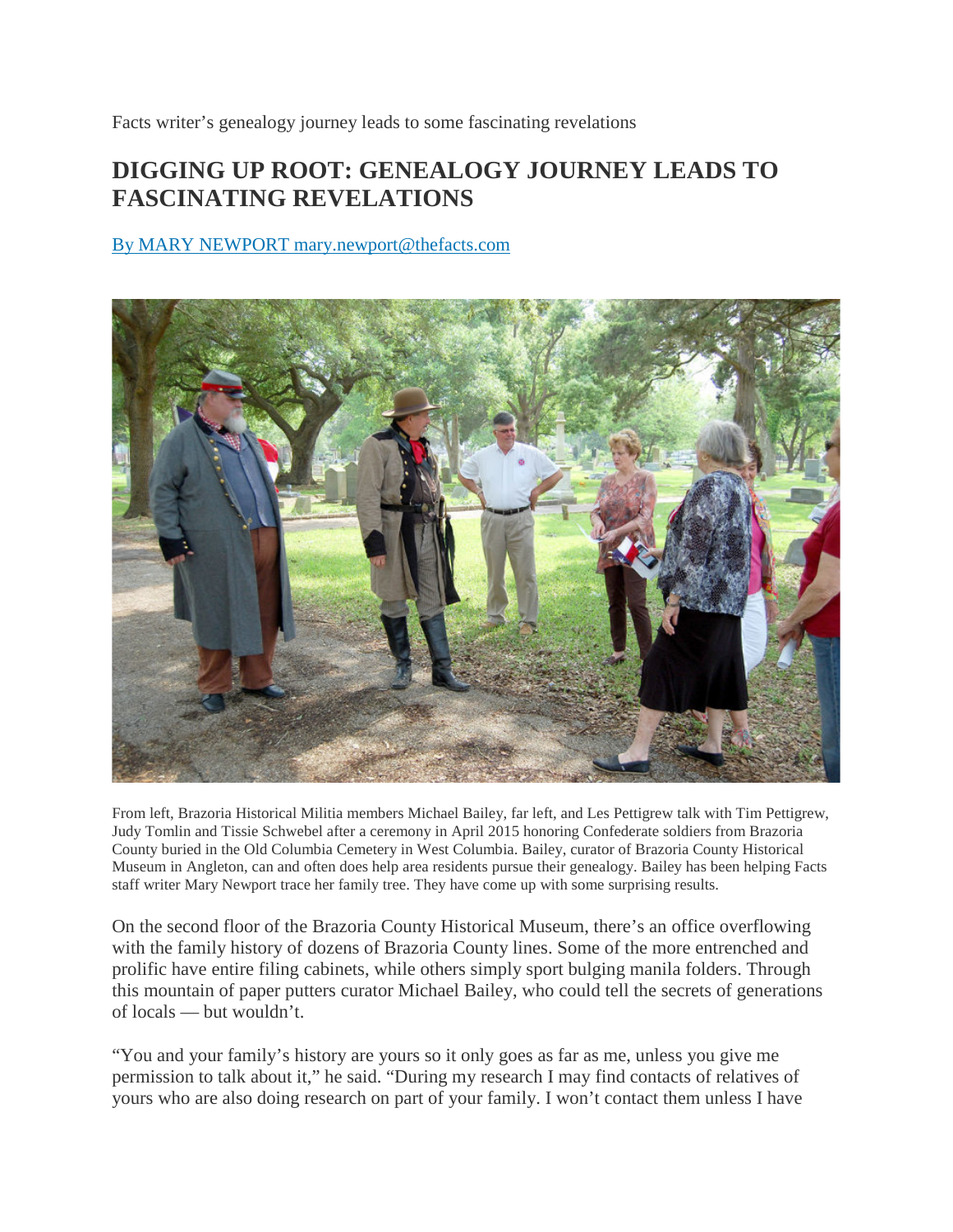your permission. All information is yours and at any time you can stop the process and have me delete the materials."

That's the promise he makes to everybody who comes to him for help with their family history, as every Brazoria County resident has a right to do. Free genealogy assistance is assured to local taxpayers, who can call up the museum and make an appointment to learn about their history. Some want to check their eligibility for organizations like the Daughters of the American Revolution or the Society of the War of 1812, while others are curious about their roots. I just wanted to write a story about it, once I caught Bailey's enthusiasm for the idea.

"A lot of people don't know they can do this," he explained, flipping through websites and online scans of historical documents. "I show people what they can do and get them started on the research."

That research can start with very little. All he needed was my name and place of birth, and in short order he had my grandparent's marriage certificate and my fraternal grandmother's obituary, along with a photo of her grave. He also had a possible membership for me in the Society of the War of 1812 through the Underwood line, complete with a grave photo and the last will and testament of Balwdin Underwood.

"To my daughter Leana all my interest in the stock, horses, mules, cows, sheep and hogs and all household property," he wrote on Dec. 13, 1872. "At the death of my daughter Leana, the land and personal property to belong to Albert Rice Newport and Sarah F. Newport, heirs of my daughter Leana."

All this was pretty impressive, but Bailey was just warming up. A few days later, he had my first semi-famous family member. He traced my grandmother's maiden name, Lucille Martin, through census records and found a sprawling family of Martins. Great-grandfather John Frank Martin came to Oklahoma City from Missouri as a child and settled in for a rocky ride as an adult.

During his four-year tenure as mayor of the city, he saw eight different city managers hired and fired as the City Council fought among itself. Nevertheless, he passed \$1.28 million in bond issues for a new city jail, police department headquarters and municipal auditorium. He also went on to become assistant county attorney, municipal counselor and member of the Oklahoma Legislature and the Civil Service Commission.

After that, we were on a roll. Bailey and I exchanged emails and calls as he cruised back in time, chasing marriage and death certificates. Some of his findings were surprising; for example, my staunchly Catholic family must not have always been that way, for one of my not-too-distant ancestors was named Martin Luther. Another point of surprise was our heritage, which I had vaguely thought to be English-Irish. But close investigation pursued the family back to the German region of Baden-Baden.

Delighted at the treasure trove of information, I called my father to tell him all about it. He was happy for me, but a little perplexed.